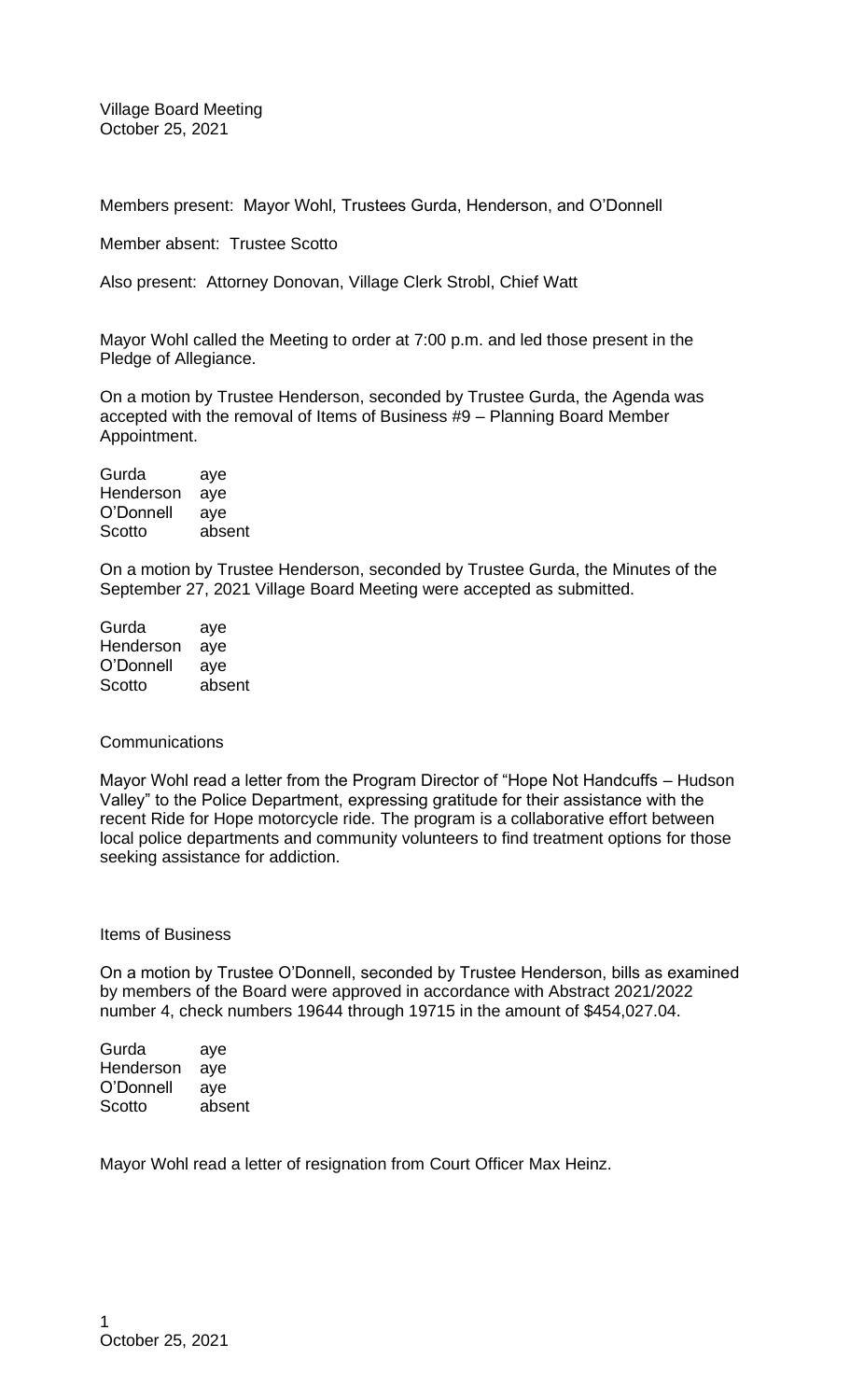Trustee Gurda moved the following, which was seconded by Trustee Henderson:

WHEREAS, The Village of Goshen owns property designated as:

| 13-1-32.61    | Town of Goshen          |
|---------------|-------------------------|
| $15 - 1 - 8$  | Town of Goshen          |
| $15 - 1 - 48$ | Town of Goshen          |
| $15 - 1 - 50$ | Town of Goshen          |
| $61 - 1 - 43$ | <b>Town of Wallkill</b> |

AND, WHEREAS, the above-described property is used by the Village of Goshen for water supply purposes for its residents and others who use State and County facilities within the Village, and

WHEREAS, the County Legislature has exempted the described properties from County Taxation in years past,

NOW, THEREFORE, BE IT RESOLVED, that the Village of Goshen is requesting the Legislature of Orange County to exempt the described property from County taxation, for the year 2023, in view of its use for municipal purposes.

Gurda aye Henderson aye O'Donnell aye Scotto absent

On a motion by Trustee Gurda, seconded by Trustee O'Donnell, the Mayor is hereby authorized to sign a Memorandum of Agreement between the Village of Goshen Police Department and the Orange County Sheriff's Office, for the use of the Orange County Correctional Facility, for holding arrestees who require an arraignment in Orange County.

Gurda aye Henderson aye O'Donnell aye Scotto absent

On a motion by Trustee Gurda, seconded by Trustee Henderson, Brian A. Quinn is hereby appointed Full Time Laborer for the Village of Goshen Department of Public Works at an annual salary of \$39,799, and with a probationary period of 52 weeks.

This appointment is effective upon successful completion of pre-employment physical, and all necessary paperwork. Employment shall not begin until the Orange County Department of Human Resources approves the appointment.

Gurda aye Henderson aye O'Donnell aye Scotto absent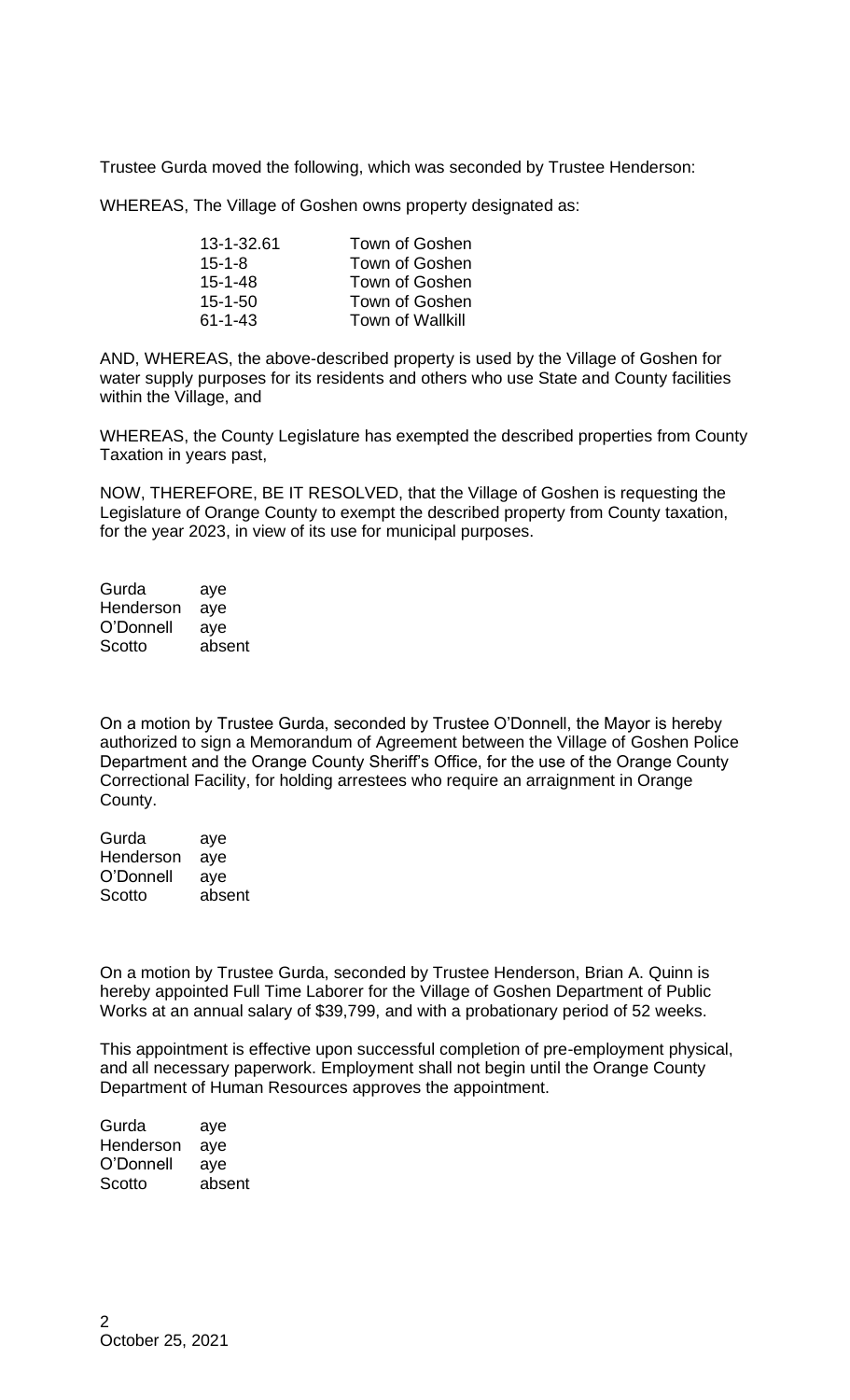On a motion by Trustee Henderson, seconded by Trustee O'Donnell, Brandon DeRubeis is hereby appointed full time Police Officer for the Village of Goshen Police Department at an annual salary of \$64,606.00, pending satisfactory completion of preemployment paper work, and physical and psychological testing. This appointment includes a maximum probationary period of 18 months.

Gurda aye Henderson aye O'Donnell aye Scotto absent

On a motion by Trustee Gurda, seconded by Trustee O'Donnell, Darren M. Swensen is hereby appointed full time Contingent Permanent Police Officer for the Village of Goshen Police Department at an annual salary of \$64,606.00, pending satisfactory completion of pre-employment paper work, and physical and psychological testing. This appointment includes a maximum probationary period of 18 months.

Gurda aye Henderson aye O'Donnell aye Scotto absent

The following was moved by Trustee O'Donnell, and seconded by Trustee Gurda:

**WHEREAS**, Goshen Historic Track, Inc. is the owner of real property located at 44 Park Place in the Village of Goshen which property is also designated on the Tax Map as Section 109, Block 5, Lot 13; and

**WHEREAS**, the Goshen Historic Track was established in 1838, is the world's oldest harness track, a national historic landmark and a non-profit organization and a vital and indispensable component of the Village of Goshen's past and present; and

**WHEREAS**, the said property owned by the Historic Track is exempt from the payment of real property taxes but is obligated to pay for water and sewer services received from the Village of Goshen; and

**WHEREAS**, recently, a previously undetected water leak was discovered at the track property which resulted in a bill being issued in an amount that was substantially greater than any other prior bill that had been received by the Historic Track for such services; and

**WHEREAS**, in recognition of the non-profit status of the Historic Track and in further recognition of all of the benefits the Historic Track has brought, and continues to bring, to the Village of Goshen, the Village Board, after due deliberation and consideration, deems it to be appropriate and in the overall public interest to adjust the said bill previously issued subject to the terms of this Resolution;

## **NOW**, **THEREFORE**, it is hereby

**RESOLVED**, that the water and sewer bill issued to the Goshen Historic Track, Inc., for the above referenced property dated September 1, 2021 and due October 1, 2021 shall and hereby is adjusted to the sum of \$1,000.00; and it is further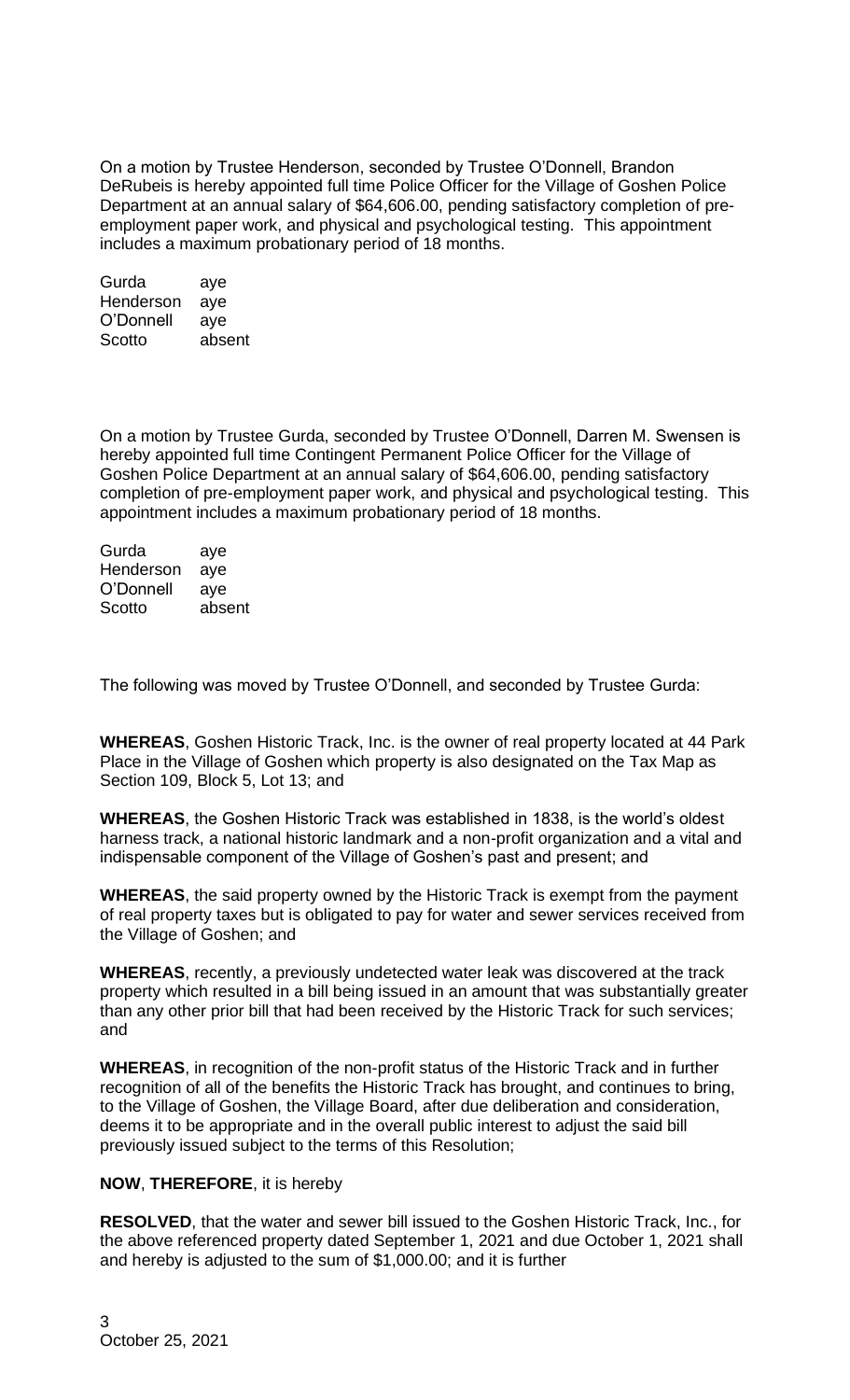**RESOLVED**, that the Historic Track shall pay for a replacement cellular meter that will record and notify the Track of potential leaks in their system which cellular meter will be supplied by the Village of Goshen; and it is further

**RESOLVED**, that the Historic Track shall provide in kind services to the Village of Goshen in an amount that shall be roughly equivalent to the amount of the original bill issued that has been adjusted pursuant to this Resolution.

Gurda aye Henderson aye O'Donnell aye Scotto absent

The following was moved by Trustee Gurda, and Seconded by Trustee Henderson:

**WHEREAS**, the Village of Goshen has heretofore engaged the services of a Traffic Court Prosecutor to prosecute Uniform Traffic Tickets issued by the Village of Goshen Police Department and the New York State Police; and

**WHEREAS**, as a result of a recent resignation it is necessary to appoint a new Village of Goshen Traffic Court prosecutor; and

**WHEREAS**, the Village Board has received letters of interest from qualified candidates and has conducted interviews to determine the most qualified individual to hold this position;

# **NOW**, **THEREFORE**, it is hereby

**RESOLVED**, that Marcello A. Cirigliano, with Robert Rametta as back-up, (should he accept), is hereby appointed to prosecute Uniform Traffic Tickets written by the Village of Goshen Police Department and the New York State Police in the Village of Goshen Justice Court; and it is further

**RESOLVED**, that the hourly rate for said Traffic Court Prosecutor is hereby established at \$150.00 per hour; and it is further

**RESOLVED**, that this appointment is subject to those provisions of New York State Law, both statutory and case law, which permit the Office of the Orange County District Attorney to prosecute violation of the Vehicle and Traffic Law which result in death or serious physical injury which have not otherwise been prosecuted by way of Superior Court information; and it is further

**RESOLVED**, that this appointment is further subject to the exclusive prosecutorial authority retained by the Orange County District Attorney for any violation of Section 1192 of the Vehicle and Traffic Law.

| Gurda     | aye    |
|-----------|--------|
| Henderson | aye    |
| O'Donnell | aye    |
| Scotto    | absent |
|           |        |

## Mayor/Trustee Comments

Trustee Gurda expressed condolences to the Scotto family on the recent passing of Tony Scotto's mother, with all Board members concurring.

Trustee Gurda reported that the D.P.W. has started bulk leaf pickup, and continues to mow Village properties.